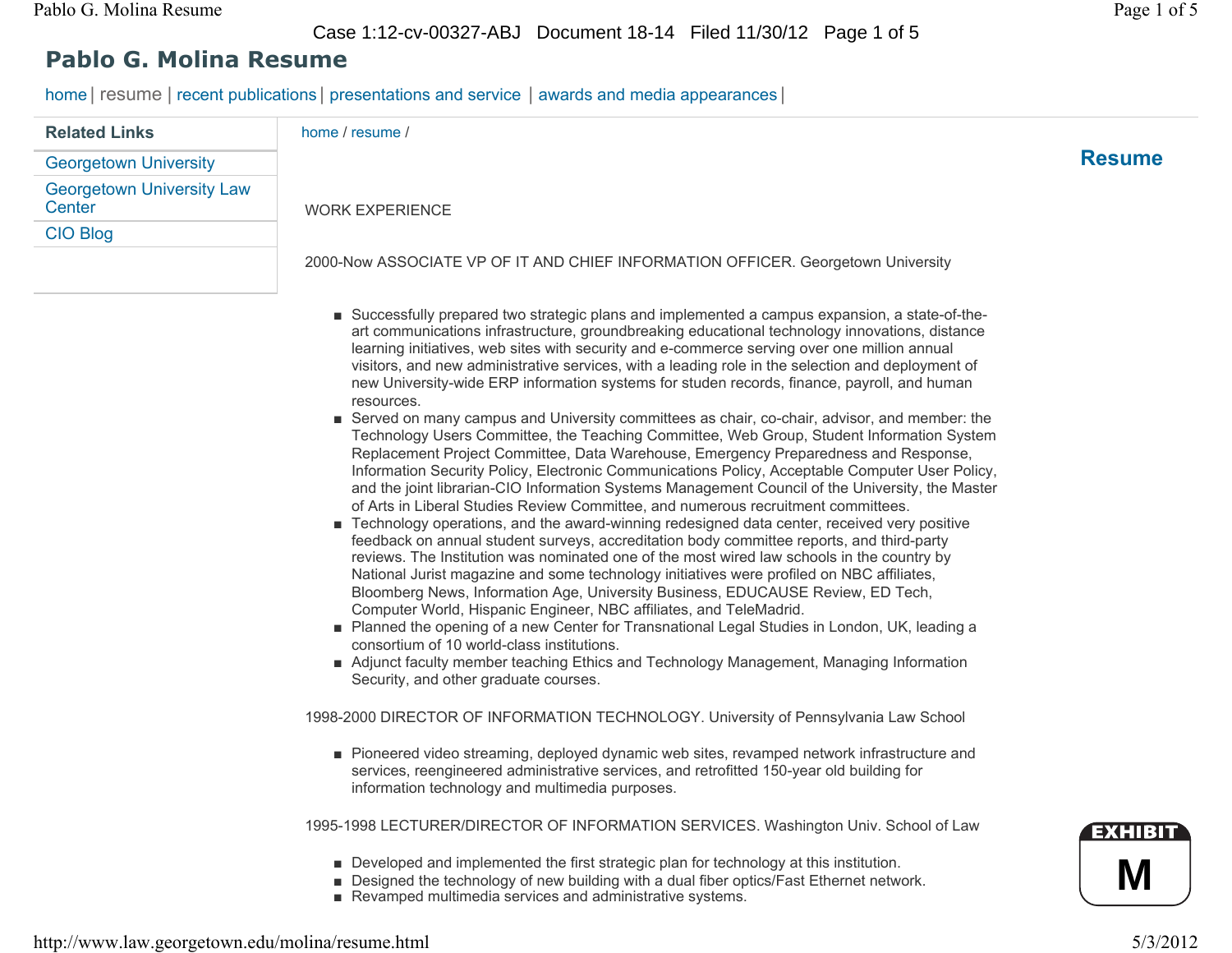Case 1:12-GV-00327-ABJ SDOCument 18-14 L Filed 11/30/12 Page 2 of 5<br>Case 1:12-GV Peturer in the School of Business, both undergraduate and graduate programs, at the University of Missouri in Saint Louis.

1993-97 MIS DIRECTOR. Saint Louis Zoological Park.

- Implemented a strategic plan, cost/benefit analyses, vendor consolidation, and project management methodologies.
- Deployed a Wide Area Network, Internet services, and Client/Server Systems.

1988-92 IT DIRECTOR. Technical External Training.

- Conducted and performed computing and organizational training and support, custom software development, and consulting for international corporations and government agencies throughout Europe.
- Advised government agencies and corporations on the fields of information systems design and upgrading, project management, application analysis, and communications.
- Computer Science Professor at Escuela de Hacienda Publica.

1986-88 INFORMATION SYSTEMS MANAGER. King's Documentation Centre.

- Managed the information systems of this British multinational company.
- Designed and implemented pioneer systems of automated document translation.

1983-91 JOURNALIST, ANALYST AND EDITOR-IN-CHIEF. INGELEK Technical Books.

- Wrote ten technical books, from Introduction to Computers to Programming.
- Technical Editor and writer of the Spanish Edition of PC Magazine.
- Editor-in-Chief of Informatica Personal, a national computing magazine.
- Journalist and programmer for three computer magazines and one newspaper.

#### EDUCATION

- Georgetown University, Washington, DC. Doctorate Coursework. Expected Graduation: 2011.
- Wharton-University of Pennsylvania Business School, Philadelphia, Pennsylvania. Postgraduate work in Technology Management. December 1999.
- Washington University, Saint Louis, Missouri. Postgraduate work in Technology Management. July 1998.
- Saint Louis University, Saint Louis, Missouri. Master in Business Administration. Concentration in Management Information Systems and Finance. December 1994. GPA: 4.0.
- Saint Louis University, Saint Louis, Missouri. Bachelor of Science in Business Administration. Majors in Decision Sciences and Management. December 1992. Summa Cum Laude.
- Universidad Complutense de Madrid, Madrid, Spain. Coursework in Journalism. June 1986.

#### VOCATIONAL EDUCATION

- CIPP: Certified Information Privacy Professional, Washington, DC, March 2009.
- Georgetown University Professional Manager Certificate, Washington, DC, May 2005.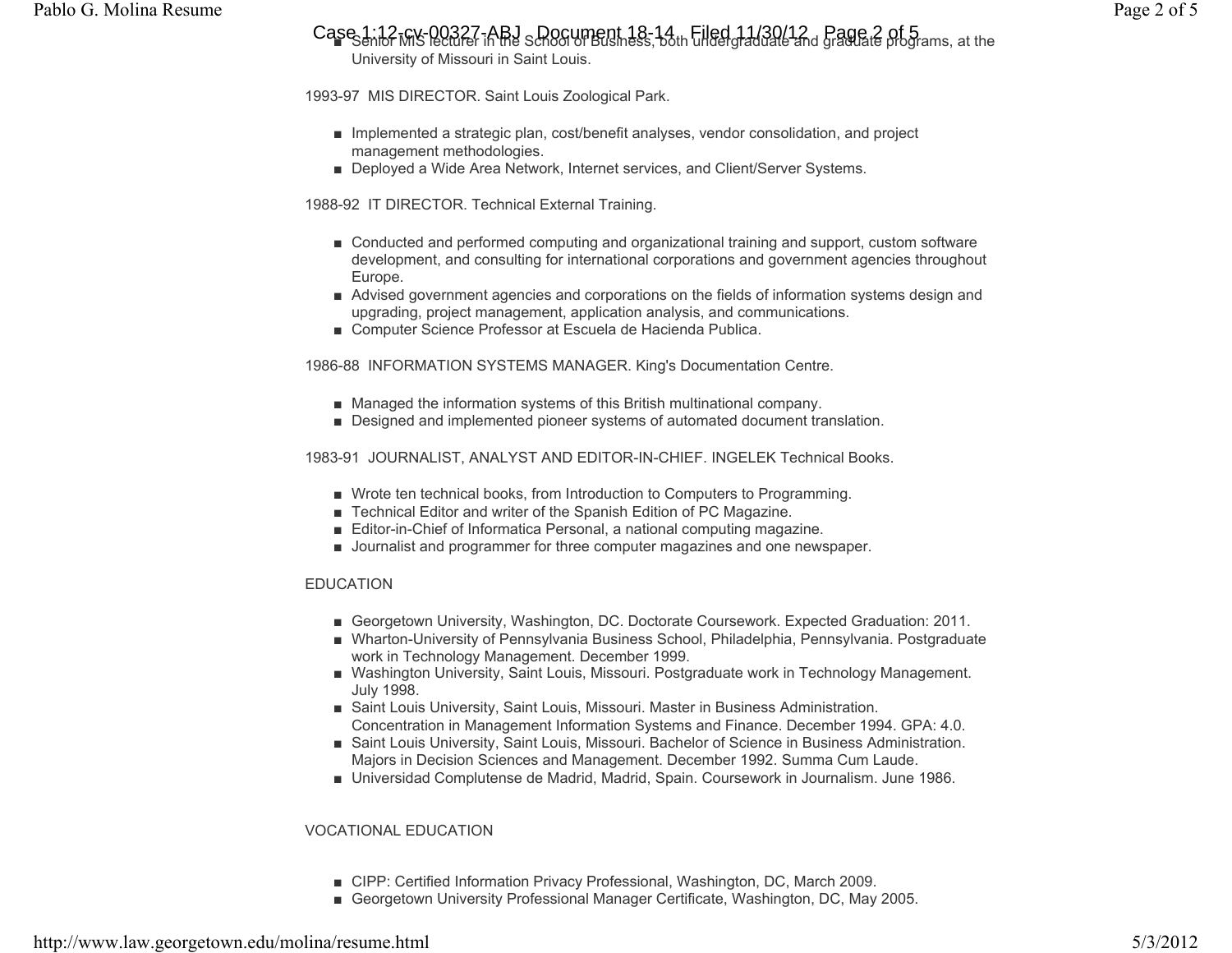Contact Me | ©2008 Pablo G. Molina

## Case 1:12-cv-00327-ABJ Document 18-14 of Filed 11/30/12 r Rage 3 of 5<br>Case 1:35 - Certified Information Systems Security Professional, Washington, DC, August 2004.

- MCSE: Microsoft Certified Systems Engineer, Saint Louis, Missouri, July 1998.
- MPS: Microsoft Product Specialist, Saint Louis, Missouri, December 1996.
- CNE: Certified Novell Engineer, Saint Louis, Missouri. December 1993.
- ICADE Business School, Madrid, Spain. Certificate in Entrepreneurship. January 1989.
- ESADE Business School, Madrid, Spain. Certificate in Management. May 1988.
- TAI, Madrid, Spain. Certificate in Photography and Graphic Design. May 1987.

#### AWARDS AND HONORS

- 2010 Hispanic Business 100 Influential
- 2008 Hispanic Engineer and Information Technology's Tech Leaders You Need to Know Profile
- 2008 Hispanic Technology Council 100 Award
- 2007 Information Security Executive of the Year National Award Nominee
- 2007 ComputerWorld's 40 Under 40 Technology Innovator
- 2007 Information Security Executive of the Year Mid-Atlantic Award Nominee
- 2006 CIO Magazine Standout Achievement Award as Innovator
- 2006 CIO Magazine Ones to Watch Honoree
- 2006 EDUCAUSE Leadership Award
- 2006 EDUCAUSE Service Award
- 2003 American Bar Association Service Award
- 2001 CALI Excellence in Service Award
- 1993 Member of Alpha Sigma Nu
- 1993 Member of Beta Gamma Sigma
- 1992 Saint Louis University's Presidential Honor Scholarship Recipient
- 1992 Who's Who among American College Students

#### BOARD, COMMITTEE AND LEADERSHIP SERVICE

- Secretary of the Electronic Privacy Information Center since 2010.
- Board Member of the Hispanic Technology Council since 2006.
- Board Member of the Electronic Privacy Information Center since 2009.
- Advisory Board Member of the Electronic Privacy Information Center from 2006 to 2009.
- Member of the 2009 EDUCAUSE Professional Development Committee.
- Member of the 2009 Electronic Services Conference Committee.
- Steering Committee and Panel Member at the 2009 Mid-Atlantic Information Security Forum.
- Collaboration in EPIC's Friend of the Court Brief in US Supreme Court Case Flores-Figueroa v. US.
- Collaboration in EPIC's Friend of the Court Brief in US Supreme Court Case Herring v. US,
- Chair of 2006 EDUCAUSE Evolving Technologies Committee.
- Member of the 2003-2006 EDUCAUSE Evolving Technologies Committee.
- Founded the Law Information Officers group in 2001.
- Member of the 2000-2006 Facilities Committees of the American Bar Association.

#### SELECT PRESENTATIONS AND PUBLICATIONS

■ Organizer of the 2011 Internet Governance Forum USA and the 2011 Computers, Freedom and Privacy conferences.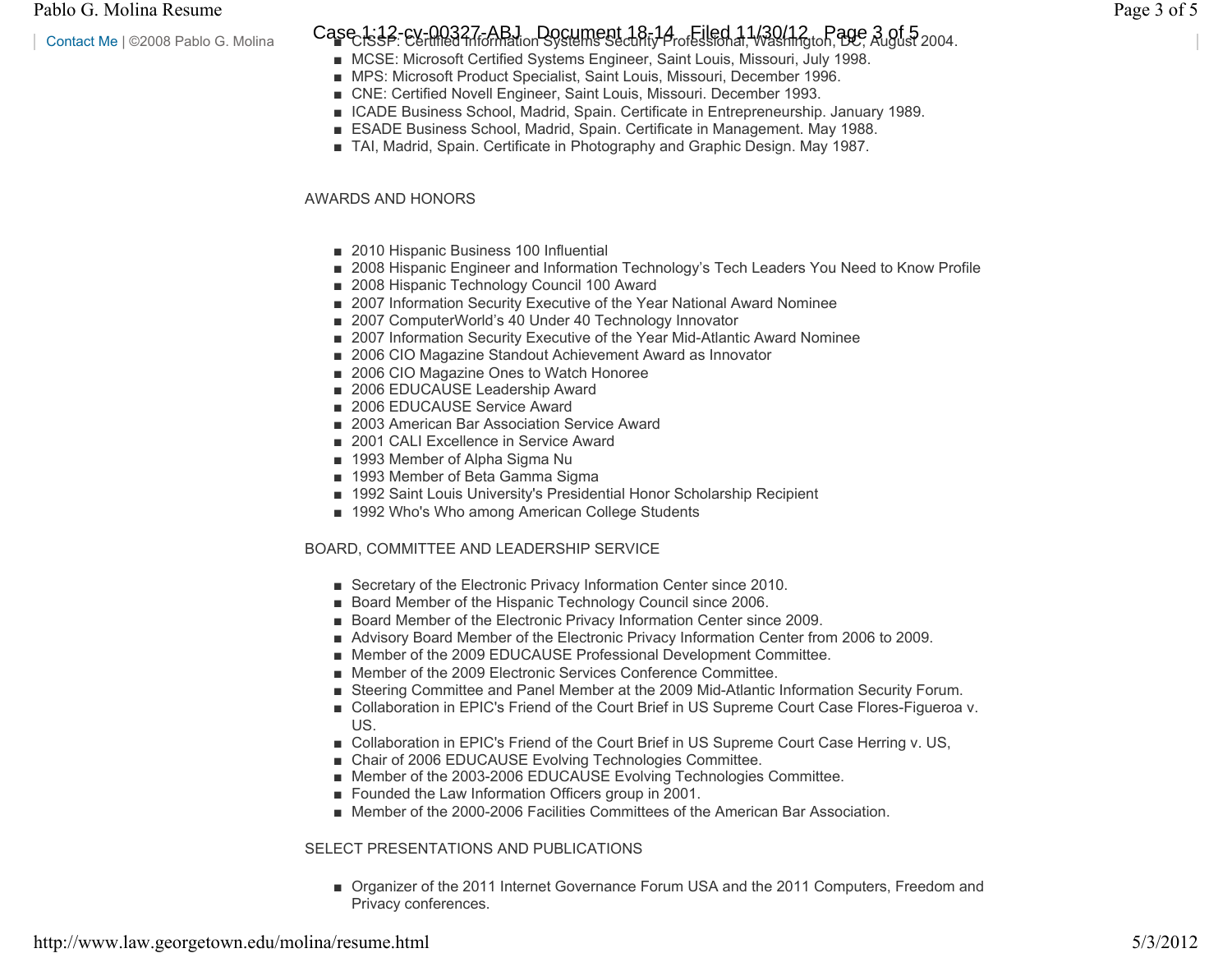# Case 1:12-cv-00327-ABJ <sub>U</sub>Document 18-14, Giled 11/30/12, <sub>"</sub>Cage 4 of 5<br>Presentations at the 2010 United Nations Internet Governance Porum, "Cloud Computing,"

- "Network Neutrality," and "IGF USA Report," Vilnius, Lithuania.
- Online Visibility Committee Member and moderator at the 2010 International Conference of Data Protection and Privacy, Jerusalem, Israel.
- Organizer, plenary speaker, and "Users Reign Scenario" moderator at the 2010 Internet Governance Forum USA, Washington, DC.
- Presentation at the 2010 Spanish Agency for Data Protection Summit, "Data Retention," Madrid, Spain..
- Moderator at the 2010 Electronic Services Conference, "All hands on deck: Information Security and Privacy ," Las Vegas , Nevada.
- Annual presentations at the Centro de Estudios Garrigues, 2007-2010, "Technology in the Study and Practice of Law ," Madrid, Spain.
- Presentation at the 2009 United Nations Internet Governance Forum, "The Future of the Internet for Colleges and Universities," Sharm El Sheikh, Egypt.
- Online Visibility Committee Member of the 2009 International Conference of Data Protection and Privacy, Madrid, Spain.
- Co-presentation at the 2009 Electronic Services Conference, "Roadmap to the Project Management Methodology," New Orleans, Louisiana.
- Publication in *EDUCAUSE Review,* "On DiversITy," Vol. 44 No. 2 2009.
- Steering Committee and Panel Member at the 2009 Mid-Atlantic Information Security Forum.
- Co-presentation at the 2009 CIO.NET event on "Educating the CIO," Madrid, Spain.
- Co-presentation at the 2009 Electronic Services Conference, "Roadmap to the Project Management Methodology," New Orleans, LA.
- Co-presentation at the 2008 CALI Conference, "What You Don't See is What you Get," Baltimore, MD.
- Presentation at the ICADE Law School, "Technology in Legal Education and Practice," Madrid, Spain
- Presentation at the Consejo Superior de Investigaciones Científicas, "Globalization, Technology, and Education," Madrid, Spain.
- Presentation at the 2007 ABA Development Conference, "Using Technology to Reach, Engage, and Understand," Broomfield, CO.
- Presentation at the 2007 SEAALL Institute, "Librarians and Technologists Working Together," Baton Rouge, LA.
- Presentation at the 2006 EDUCAUSE Conference, "Pioneering New Territory and Technologies," Dallas, TX.
- Presentation at the 2006 CALI Conference, "IT Leadership Skills," For Lauderdale, FL.
- Presentation in 2006 at Universidad Ramon Llul, "Technology in the Study and Practice of Law ," Barcelona, Spain.
- Publication in *EDUCAUSE Review, "*Tomorrowland: When New Technologies Get Newer," Vol. 40 No. 6 2005, and co-presentation in EDUCAUSE 2005, Orlando, FL.
- Publication in *EDUCAUSE Review,* "IT Leadership Principles form Don Quixote," Vol. 40 No. 3 2005.
- Publication in *EDUCAUSE Review, "*Surveying the Digital Landscape: Evolving Technologies 2004," Vol. 39 No. 6 2004, and co-presentation in EDUCAUSE 2004, Denver, CO.
- Presentation at the 2004 ABA Technology Committee Conference, "Technology Infrastructure and Support," Newark, NJ.
- Presentation at the 2003 CALI Conference, "Budgeting and other Current Issues for IT Officers," Durham, NC.
- Co-presentations at the Bricks and Bytes 2003 Conference, "Classroom Design, Courtroom Design, Wired vs. Wireless, and Distance Learning," Boston, MA.